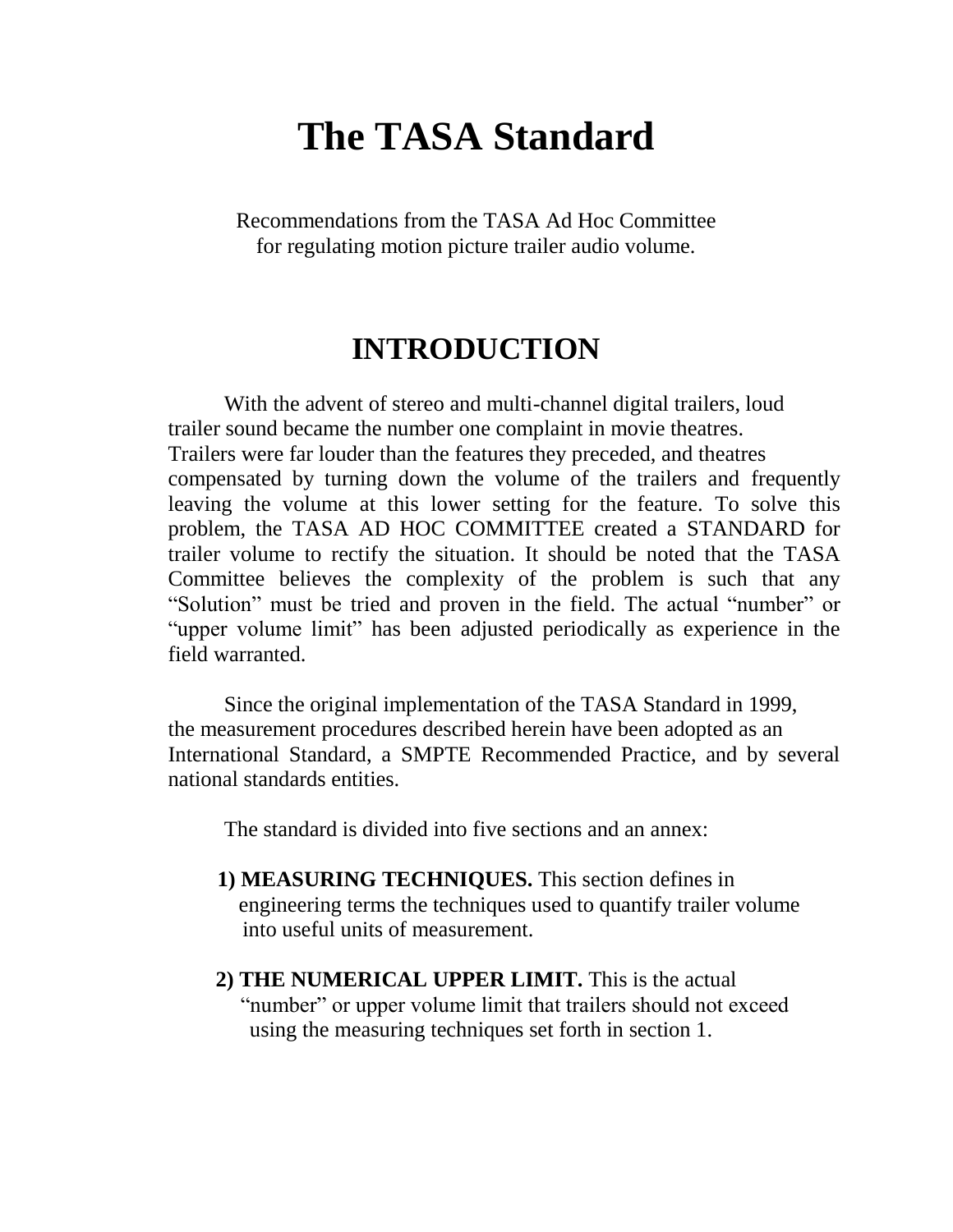- **3) THE TASA CERTIFICATE.** This section outlines the  *modus operandi* for independent audio engineering firms to "certify" trailers that satisfy the TASA Standard.
- **4) INDEPENDENT AUDIO ENGINEERING COMPANY QUALIFICATIONS.** This section details the qualifications that independent audio engineering companies must have in order to issue TASA Certificates.
- **5) POST RELEASE BLIND PRINT CHECKING.** This section outlines the recommended procedures for blind field checks to insure compliance by all parties participating in the TASA Standard.

**INFORMATIVE ANNEX: DUB STAGE AND OPTICAL CAMERA RECOMMENDED PRACTICES.** This section details the recommended procedures to be followed at the dub stages and at the optical camera.

# **PART ONE: MEASURING TECHNIQUES**

#### **Recommended Practice: Method of Measurement for Equivalent Perceptual Loudness of Motion Picture Soundtracks.**

## **1.1 SCOPE:**

"The Method of Measurement for Equivalent Perceptual Loudness of Motion Picture Soundtracks" is a system for producing a NUMBER that relates to the perceptual loudness of motion picture soundtracks. The number produced can be used to quantify and regulate the maximum audio volume of motion picture trailers.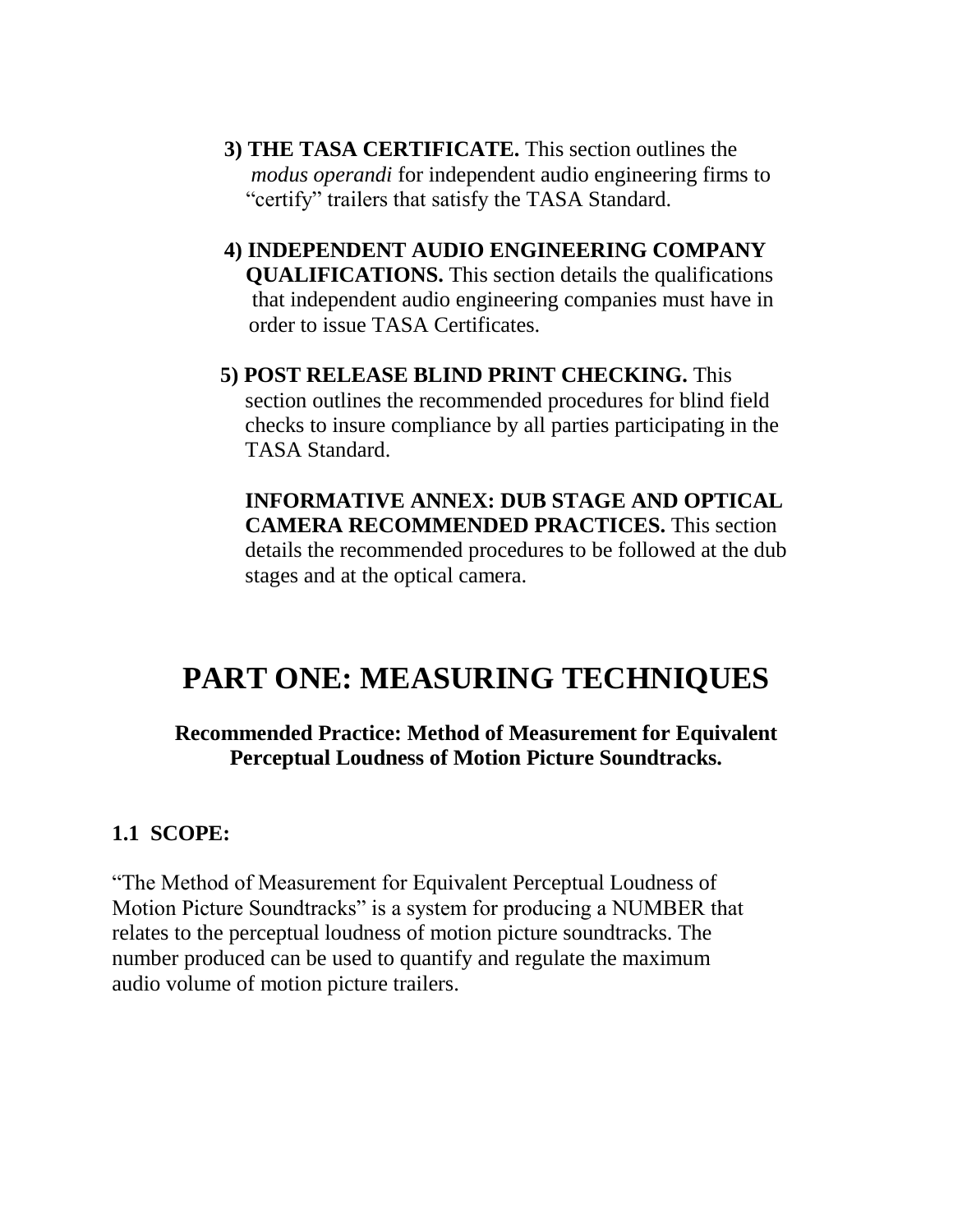## **1.2 DEFINITIONS:**

#### **DCP:** A Digital Cinema Package

**DFSS:** Distribution Format Sound System. One of several proprietary digital sound formats and associated cinema equipment used for 35mm film.

**Frequency weighting equalizer:** A device having a transmission frequency response that makes the system correspond with the perceived loudness of typical trailer audio content, roughly equivalent to the frequency response of human hearing.

**Frequency response:** The amplitude response of a system as a function of input frequency, usually rated in decibels over a frequency range.

**Immersive Sound Format:** A soundtrack format for digital cinema with a greater channel count or greater audio data capacity than 7.1 channels.

**Pink noise:** Random, stochastic signal having a continuous spectrum with equal energy per equal logarithmic intervals of frequency, and with Gaussian probability distribution of instantaneous amplitude.

**Sound Equivalent Level:** The average amplitude of sound measured over an interval of time, calculated according to the equation in section 1.4.3. Commonly referred to as Leq.

**Trailers:** Previews of coming attractions presented prior to a feature film in a motion picture theatre.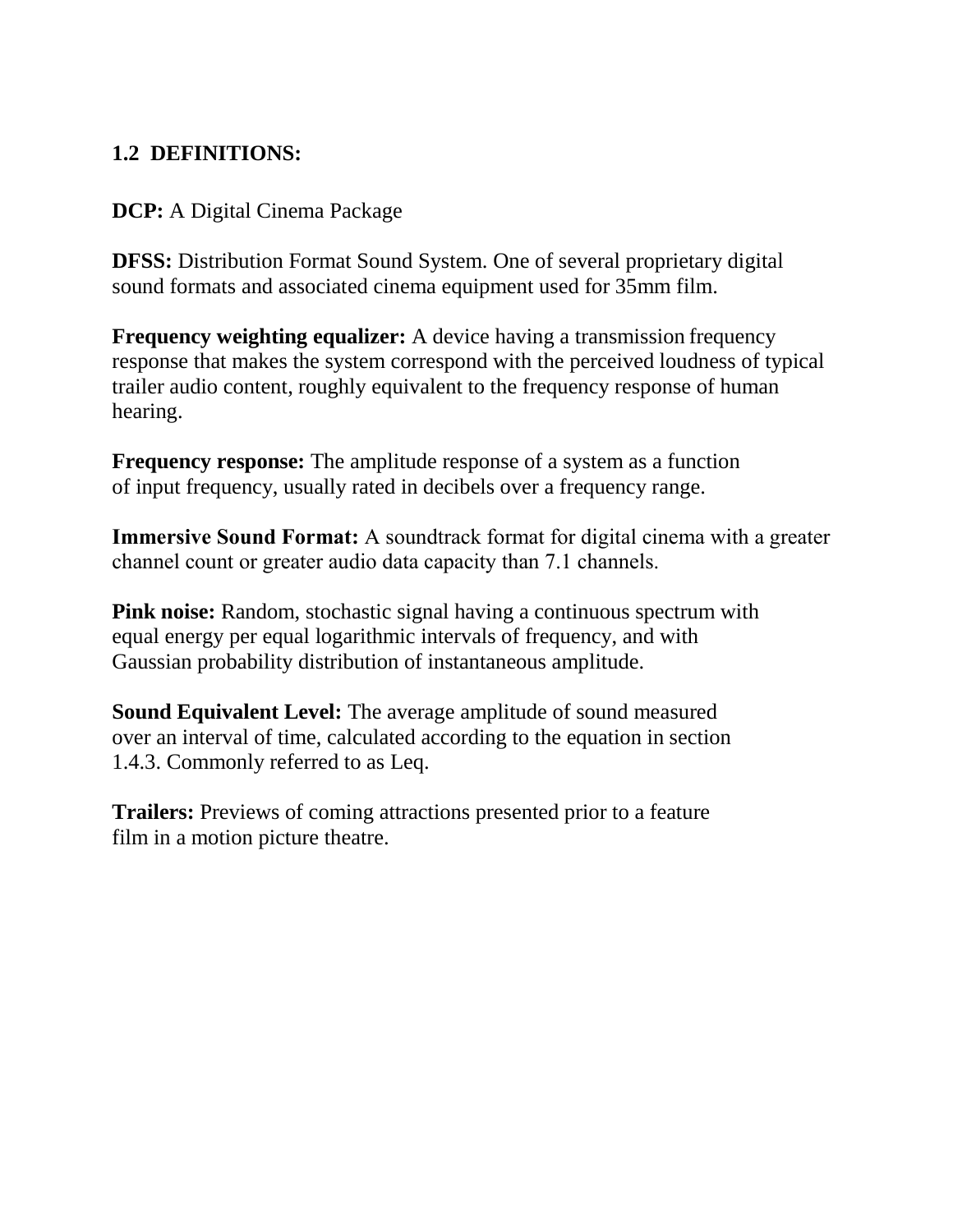#### **1.3 REFERENCES:**

ISO21727 Method of measurement of perceived loudness of motion-picture audio material

SMPTE RP 2054:2010 Method of Measurement of Perceived Loudness of Short Duration Motion Picture Audio Material

SMPTE RP200 – A12.004 – 1690 Relative and Absolute Sound Pressure Levels for Motion Picture Multi-channel Sound Systems

SMPTE S202M – 2010 Dubbing Stages (Mixing Rooms), Screening Rooms and Indoor Theatres – B-Chain Electroacsoustic Responses

"Are Movies too Loud?" – Ioan Allen, SMPTE Journal (March – 1997)

#### **1.4 METHOD OF MEASUREMENT**

The method of measurement shall be as described by the block diagram given below, with an Input Calibration section, a Frequency Weighting Equalizer to better correspond to human hearing response than un-weighted measurements, a Sound Equivalent Level section for assessing the cumulative effect of the energy of the sound level over the time interval of the program, and a Meter Indicator. The elements of the block diagram are further defined in sections  $1.4.1 - 1.4.4$ . The measurement interval, and the accuracy and precision of measurements are given in sections 1.4.5 – 1.4.6.

Other methods of measurement are permissible so long as the results are equivalent to those specified herein within the required accuracy of section 1.4.6.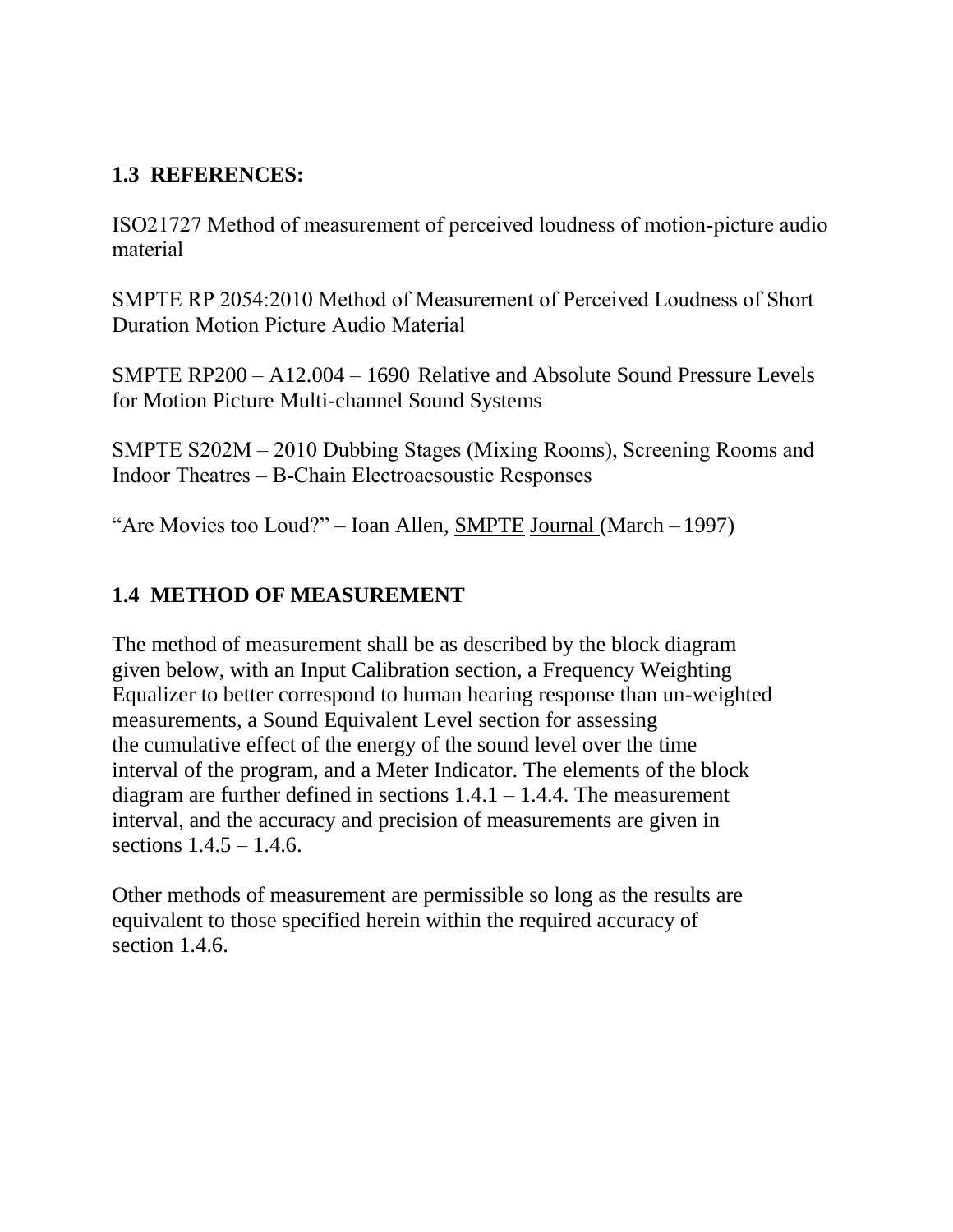

Block Diagram of Method of Measurement

## **1.4.1 INPUT CALIBRATION**

The input calibration section shall scale an input voltage, defined for each of the Distribution Format Sound Systems (DFSS), or a DCP, to a voltage that corresponds to a reference Sound Pressure Level. Each DFSS shall provide calibration information and test materials, such as test films or discs, to Independent Audio Engineering Companies in order to make possible independent verification of soundtrack level on any trailer.

For example, using SMPTE Standards,  $-20$  dBFS on a digital medium represents the reference level. A DFSS may produce +4 dBu at −20 dBFS, and may be designed so that such an electrical reference level produces 85 dBC Sound Pressure Level re:  $20 \mu Pa$  for each channel.

For multi-channel sound, each of the source channels shall be electrically summed in the correct proportion to the Sound Pressure Level calibration of the individual channels. For example, if the surround level is calibrated at 82 dBC for each channel (as practiced with 5.1, 6.1, 6.1(EX) and 7.1 formats) rather than 85 dB given in the example above, the contribution of each surround channel to the sum shall be 3 dB less than a screen channel.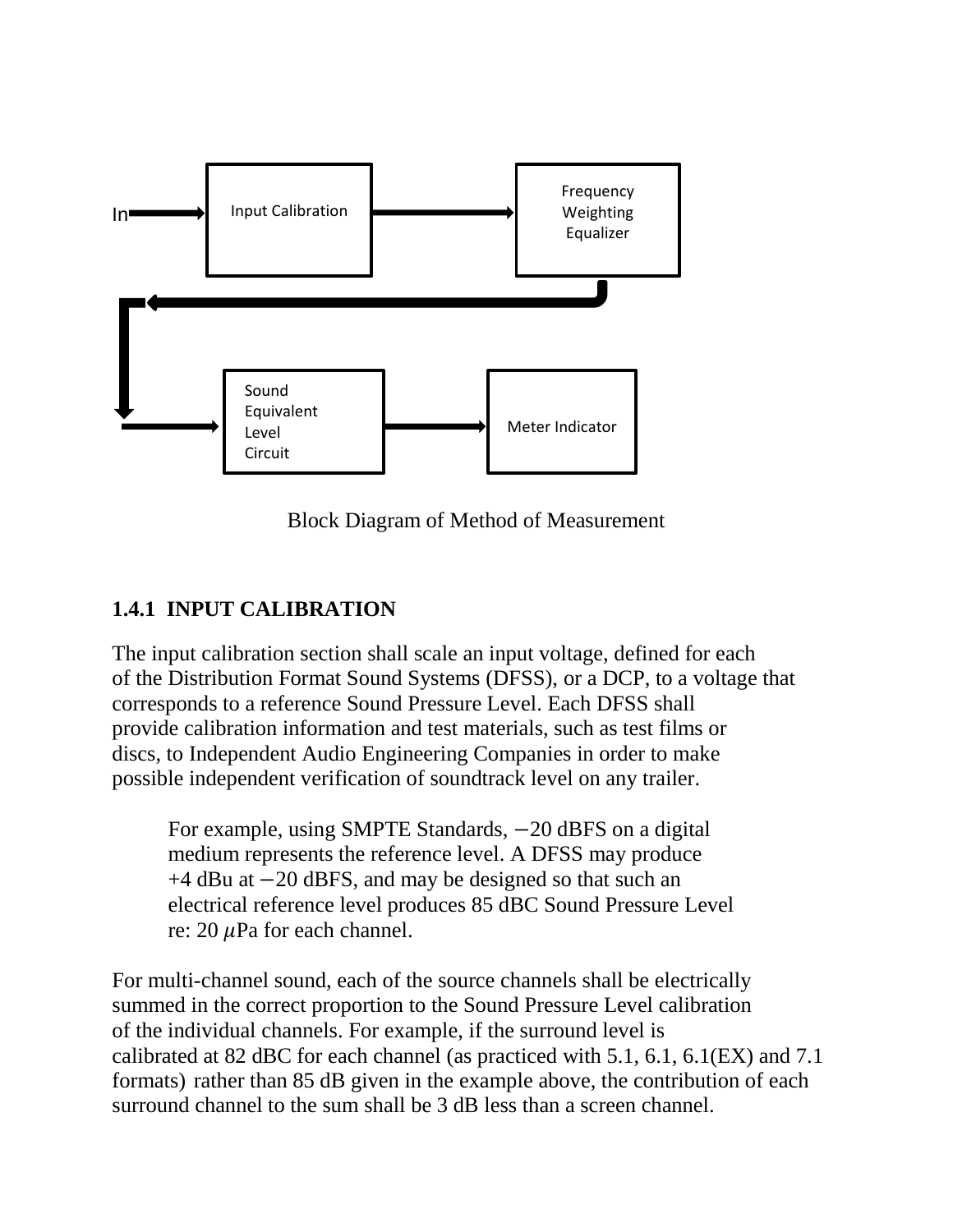To prevent differences between electrical addition (vector) and acoustical addition in the reverberant field of a room (scalar), each of the channels shall employ a separate detector circuit, and the output of each of the detector circuits shall be added.

At the time of issuance of this version of the TASA standard no meter is available to directly measure the Leq (m) of an immersive audio digital audio file. However, it is important that the perceived level of an immersive sound trailer should be constrained not to exceed that of the equivalent trailer 5.1, 7.1 etc. release. See Annex at the end of this standard for examples.

#### **1.4.2 FREQUENCY RESPONSE AND TOLERANCE OF FREQUENCY WEIGHTING EQUALIZER**

The frequency weighting equalizer is based on an International Telecommunications Union recommended filter for the assessment of background noise in audio programs. This filter (more accurately, equalizer) has also been found to be useful for the purpose of assessing the human response to the loudness of soundtracks. The frequency response of the equalizer, and the tolerance on the response, is given in the following table:

| Frequency in Hz   Response in $dB$ |         | Tolerance in dB |
|------------------------------------|---------|-----------------|
| 31                                 | $-35.5$ | ± 2.0           |
| 63                                 | $-29.5$ | ±1.4            |
| 100                                | $-25.4$ | ±1.0            |
| 200                                | $-19.4$ | $\pm 0.85$      |
| 400                                | $-13.4$ | $\pm 0.7$       |
| 800                                | $-7.5$  | $\pm$ 0.55      |
| 1000                               | $-5.6$  | $\pm 0.5$       |
| 2000                               | 0.0     | $\pm 0.5$       |
| 3150                               | 3.4     | $\pm 0.5$       |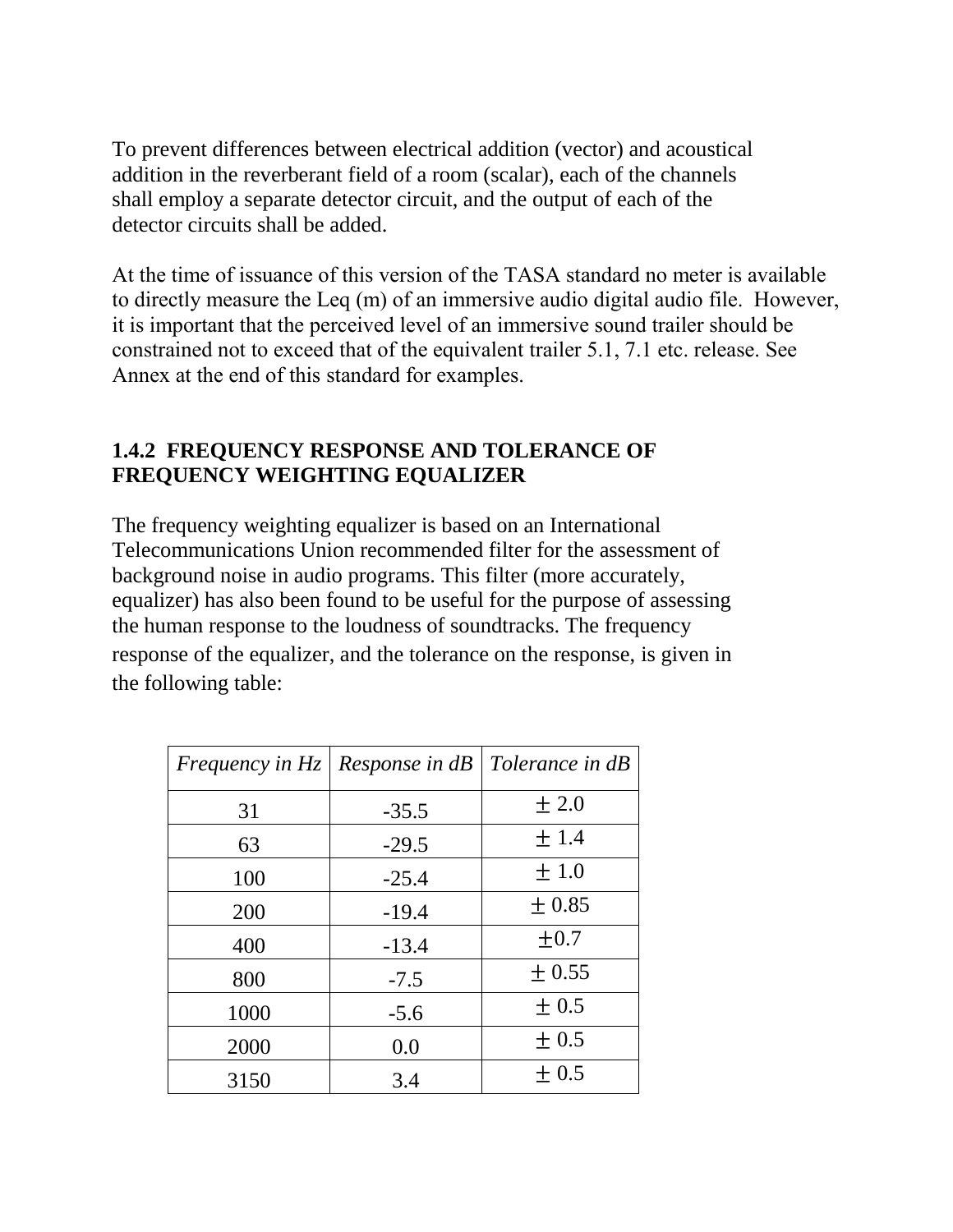| 4000  | 4.9     | $\pm 0.5$       |
|-------|---------|-----------------|
| 5000  | 6.1     | $\pm 0.5$       |
| 6300  | 6.6     | $\pm 0.0$       |
| 7100  | 6.4     | $\pm 0.2$       |
| 8000  | 5.8     | ± 0.4           |
| 9000  | 4.5     | ±0.6            |
| 10000 | 2.5     | ± 0.8           |
| 12500 | $-5.6$  | ± 1.2           |
| 14000 | $-10.9$ | ±1.4            |
| 16000 | $-17.3$ | $\pm 1.65$      |
| 20000 | $-27.8$ | ± 2.0           |
| 31500 | $-48.3$ | $+2.8 - \infty$ |

Note that for the purposes of insertion gain, the frequency 2.0 kHz is used for the 0 dB reference level. For the purposes of tolerance, the insertion gain is to be adjusted at the reference frequency of 6.3 kHz to 6.6 dB, since this is the center frequency of the boost in the equalizer. If a 1 kHz reference frequency is used, levels shall be offset by 5.6 dB, as shown in the table.

When used for the measurement of motion picture audio, this weighting characteristic is referred to as type (m).

## **1.4.3 SOUND EQUIVALENT LEVEL**

The Sound Equivalent Level (Leq) shall be calculated according to the following:

$$
Leq(m)=10\log_{10}\left(\frac{1}{n}\sum_{i=1}^{n}10^{\frac{L_i}{10}}\right)
$$

where Leq is the Sound Equivalent Level in decibels, with  $(m)$  indicating the use of the frequency weighting given above, n is the number of seconds in the total time interval, and  $L_i$  is given by: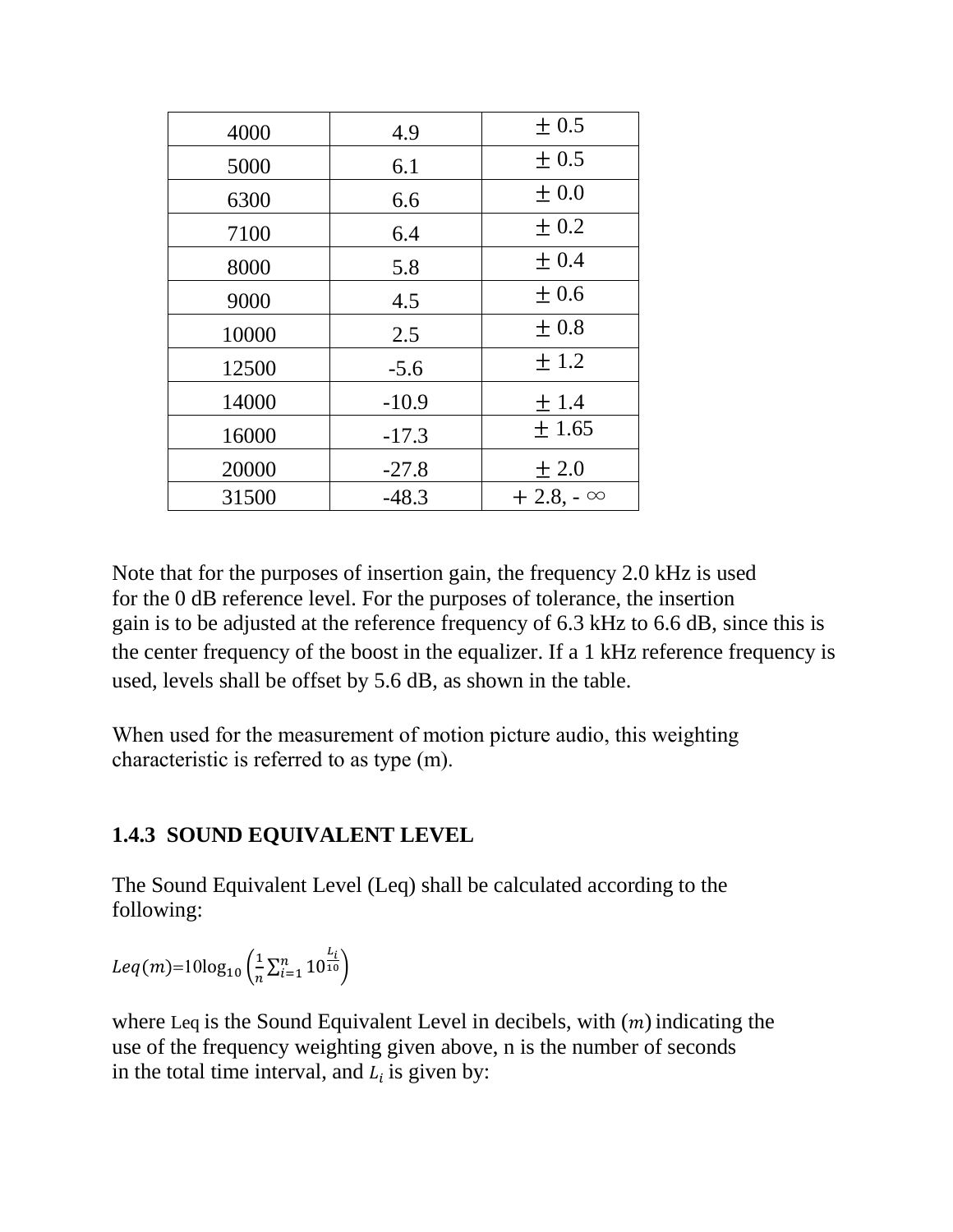$$
L_i = 10\log_{10}\left(\frac{1}{n}\sum_{i=1}^n \frac{{\bf p_i}_{,meas}^2}{{\bf p_i}^2,ref}\right)
$$

where n is the number of instantaneous pressures measured over 1 second,  $p_i^2$  is the instantaneous sound pressure, measured (*meas*) or reference (*ref*) as given, and the period over which  $p_i$  is averaged is 1 second. The reference Sound Pressure Level is  $20 \mu Pa$ .

Note that the Sound Equivalent Level is measured in the electrical domain using the calibration supplied by the Input Calibration section.

#### **1.4.4 METER INDICATION**

The meter indication shall be the result of the frequency weighting equalizer and the sound equivalent level circuit, with scaling to represent the acoustical Sound Pressure Level which the program material would produce when playing the test material specified in the next paragraph at the Standard Fader Setting over a sound system calibrated to the standard of the DFSS in use.

The frequency response of theatrical sound systems, the B-chain response, specified in SMPTE 202, is deliberately not to be accounted for in this method of measurement. The X curve response is not to be a part of the frequency weighting equalizer.

Note: Acoustical rather than electrical summation of the channels, and the fact that the X curve is not accounted for in the electrical measurement described herein, will probably make the electrical based measurement described in this method of measurement different from the reading of a Sound Level Meter - even if one were to be equipped with the frequency equalizer specified herein and made to measure  $\text{Leg}(m)$ . In addition, variations from room to room, including seat location selection, would make Sound Level Meter measurements unreliable.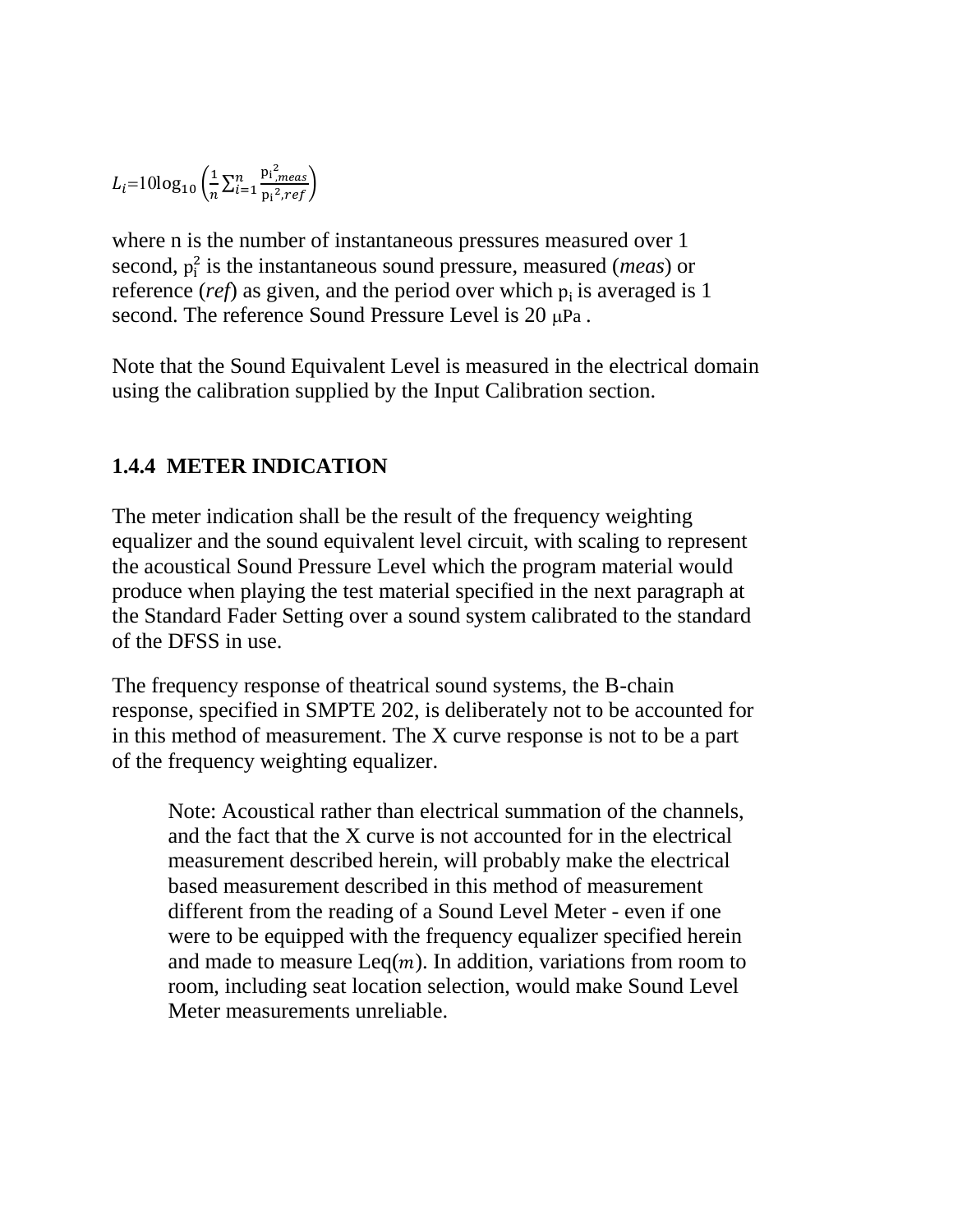#### **1.4.5 MEASUREMENT INTERVAL**

The length of the measurement in time shall correspond  $\pm$  3 seconds to the length of the audio program material. In practice, the start button of the measuring device shall be pushed within 3 seconds of the first audio heard by the audience. The stop button shall be pushed within 3 seconds of the final audio heard by the audience. The measurement does not stop during any silences within the body of the trailer. The measurement does not start with the academy leader, the green card or any other visual or footage reference; the only section to be measured for this standard is the section between the  $1<sup>st</sup>$  audio heard, plus or minus 3 seconds, and the final audio heard, plus or minus 3 seconds.

#### **1.4.6 ACCURACY AND PRECISION OF MEASUREMENT**

Independent Audio Engineering Companies that measure trailers to check for TASA compliance (See Parts 3 and 4), shall maintain the accuracy of the measurement procedure to within  $\pm$  0.3 dB. This tolerance on accuracy shall include a summation of all sources of error, including, but not limited to: input calibration error, insertion gain, error in the frequency weighting filter or elsewhere, calculation of the sound equivalent level, and meter indication. Independent Audio Engineering Companies shall not be responsible for the accuracy errors that occur due to calibration error on the part of the Distribution Format Sound Systems, which shall be maintained by the manufacturers of the various sound systems, including variations due to hardware and software upgrades.

The precision considered in a pass/fail response shall be to the nearest 1 dB. The Independent Audio Engineering Companies may maintain internal records to greater precision.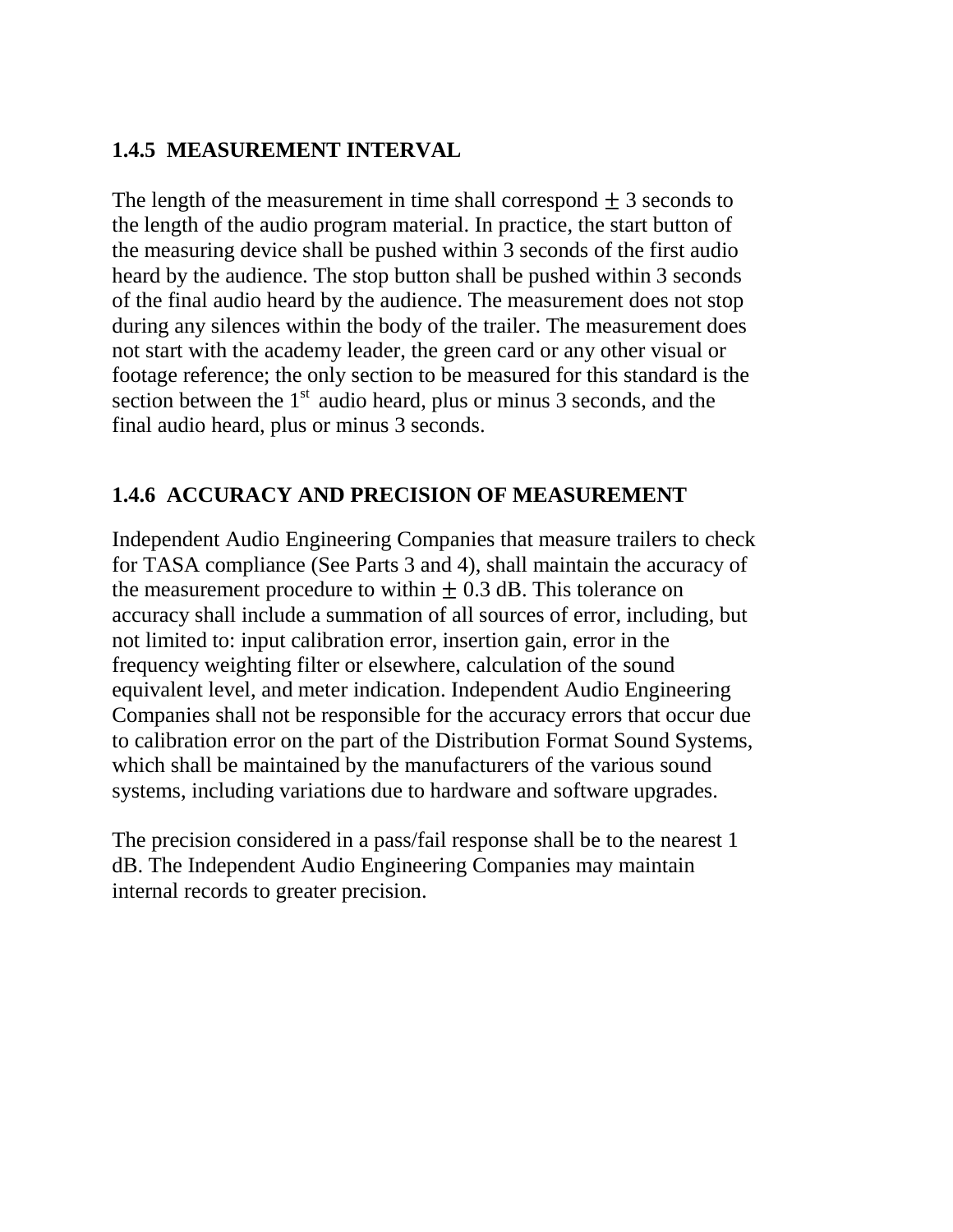# **PART TWO: THE NUMERICAL UPPER LIMIT**

#### **2.1 A FLEXIBLE NUMBER**

Any volume standard for trailers must take into account feature volume as well as playback habits of theatres in order to be effective. Establishing this standard was not implemented with a single precipitous drop in trailer volume. It was prudent to take several conservative drops in volume over the course of a few years in order to reach a desirable level without accidentally "overshooting" and making the trailers too low. To this end, the TASA Ad Hoc Committee meets periodically to determine whether or not the standard requires any further revision.

# **PART THREE: THE TASA CERTIFICATE**

## **3.1 "COMPLIANCE" REQUIRES A TASA CERTIFICATE**

The upper volume limit established by TASA can be adhered to on the dub stage and on the optical track negative, (or other theatrical release medium), but full TASA compliance requires that an "Independent Audio Engineering Company" (an "I.A.E.") measure either a composite print, a soundtrack-only print of the trailer or a DCP containing the trailer, using the measuring techniques and upper limit guidelines established in Parts 1 and 2 of the TASA Standard. If the mix passes the TASA Standard, the Independent Audio Engineering Company will issue a "TASA Certificate of Compliance". Only when the I.A.E. has issued the TASA Certificate will the trailer have satisfied the TASA Standard.

#### **3.2 I.A.E. CERTIFICATION**

Independent Audio Engineering Companies who wish to issue TASA Certificates must apply for Certification by the TASA Committee. Applications should be submitted in writing to the chairperson of the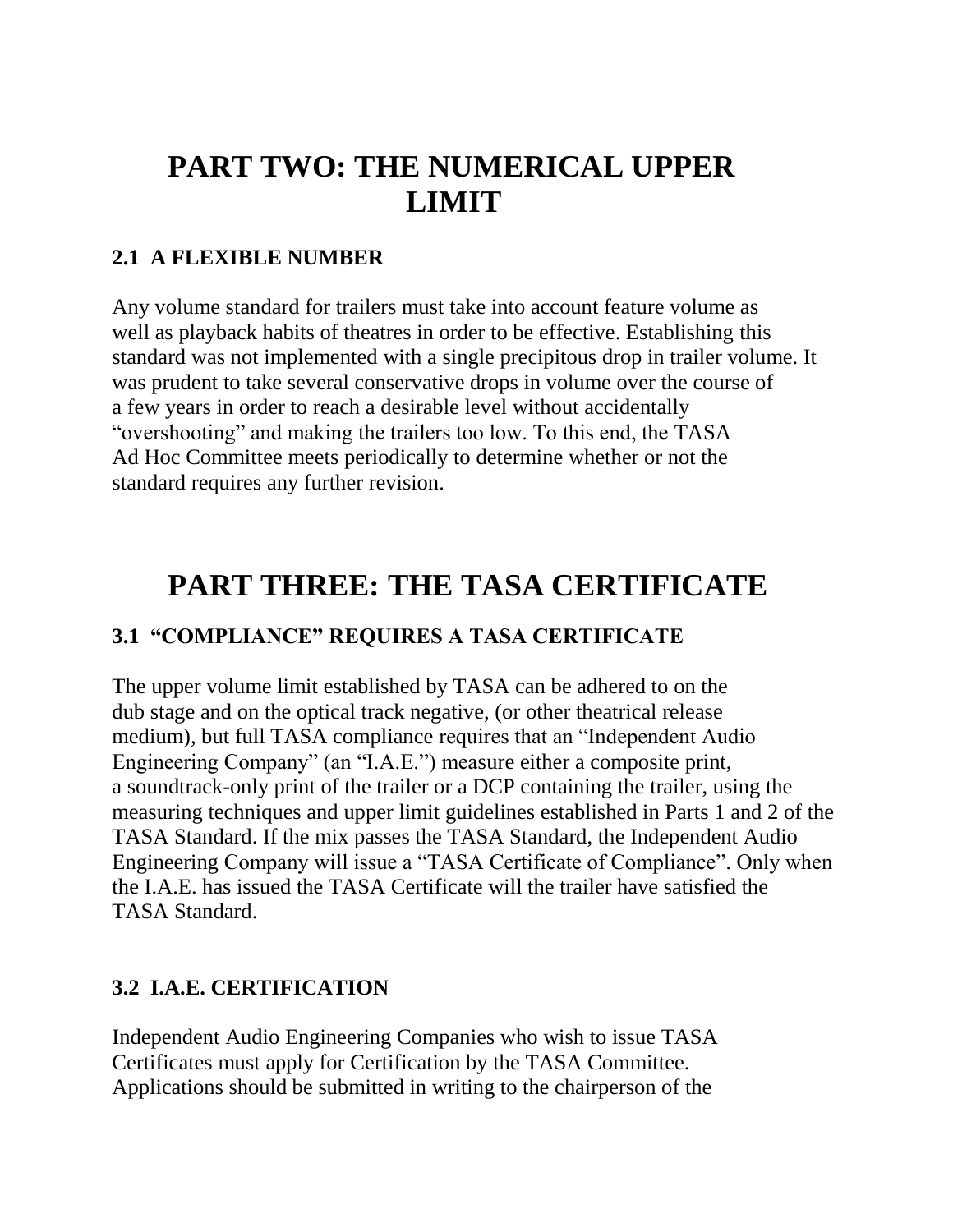TASA Committee for consideration by the full committee.

## **3.3 I.A.E. DECERTIFICATION**

Independent Audio Engineering Companies can be decertified at any time by the TASA Committee for engineering or administrative failures.

## **3.4 METER CALIBRATION GRACE**

If a trailer fails to pass the TASA Standard at an I.A.E. and the certifying engineer discovers that *unintentional*  $\text{Leq}(m)$  meter mis-calibration on the dub stage was to blame, the certifying engineer may still issue a TASA Certificate. No further certificates may be issued for trailers mixed on that dub stage until the meter is recalibrated.

#### **3.5 TASA CERTIFICATE INFORMATION**

The TASA Certificate must include: the name of the I.A.E., the name of the trailer certified, the name of the studio, the date mixed, the dub stage, the Leq( $m$ ) number measured, the name and signature of the certifying engineer, and any other pertinent information.

# **PART FOUR: INDEPENDENT AUDIO ENGINEERING COMPANY QUALIFICATIONS**

In order to be certified by the TASA Committee, any Independent Audio Engineering Company must meet the following standards:

**4.1** The trailer volume measuring work must be performed by, or under the direct management and responsibility of either: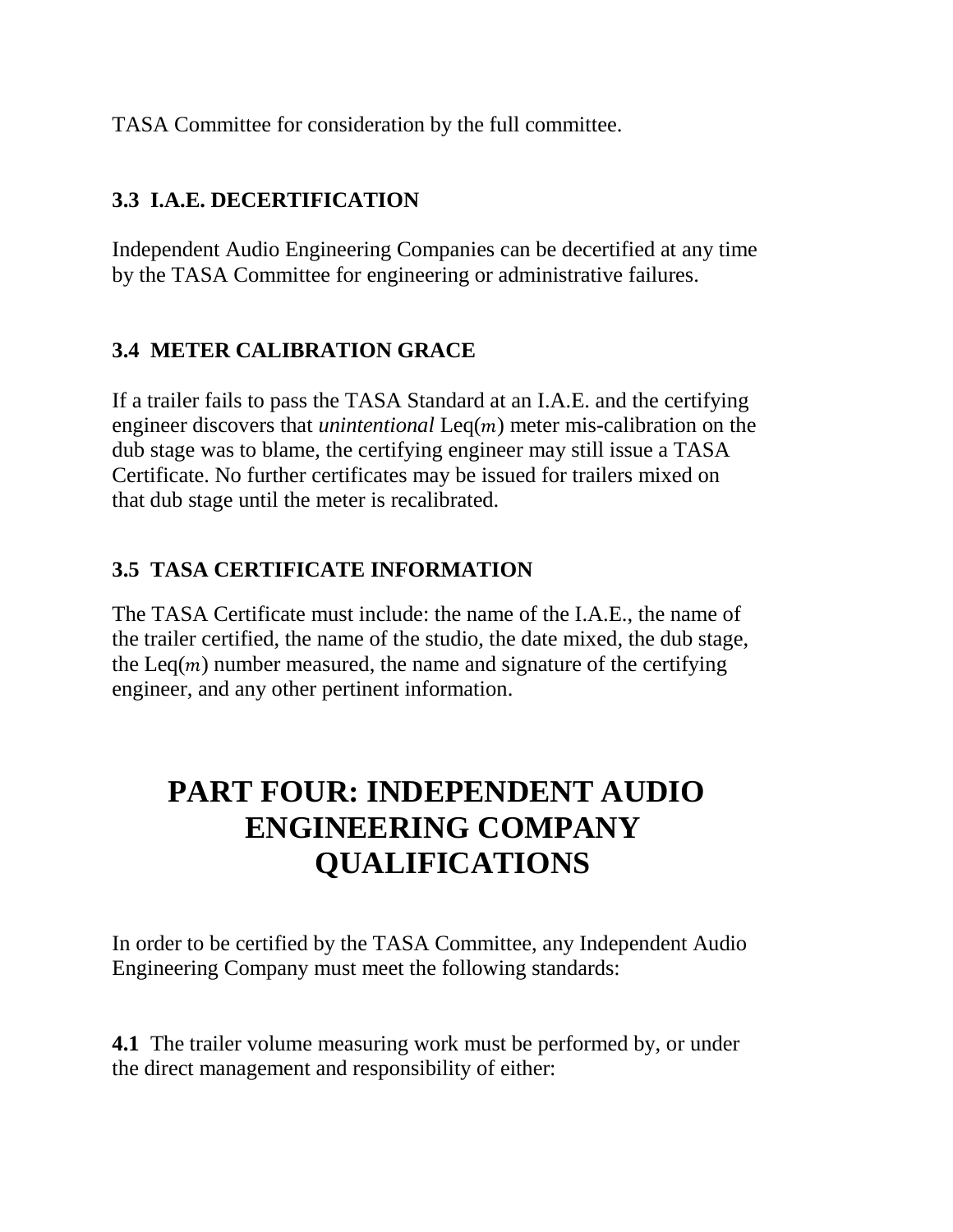a) a registered Professional Engineer with a current license from the State of California, or

b) a recognized audio expert, with recognition consisting of Fellow grade membership in the Audio Engineering Society, the British Kinematograph Sound and Television Society, the Institute of Electrical and Electronics Engineers, or the Society of Motion Picture and Television Engineers, or

c) any engineer who demonstrates to the TASA Technical Committee proficiency in the measuring techniques described in part one.

**4.2** The I.A.E. shall maintain primary standards for rms ac voltage and thus equivalent Sound Pressure Level reference traceable to the National Institute for Standards and Technology. The I.A.E. must maintain the necessary test equipment to qualify the frequency response of the equalization network, and tone burst generators as required to qualify the time response of the sound equivalent level measurement to within the requirements of the section "Accuracy and Precision of Measurement". The I.A.E. shall be responsible for the calibration of its own equipment, and for maintaining the accuracy of measurement described in the Standard.

**4.3** The I.A.E. shall not be owned in whole or in part by any entity that produces, distributes, or exhibits motion pictures or associated trailers intended for theatrical exhibition. An exception to this rule can be made if the Independent Audio Engineering Company excludes itself from measuring the related company's product; i.e. if the company is owned by a parent company that produces films on occasion, the I.A.E. must exclude itself from certifying the parent company's product. The I.A.E. in these circumstances must make its equipment and personnel available to be supervised (at the I.A.E.'s expense) by an engineer approved by the TASA Committee.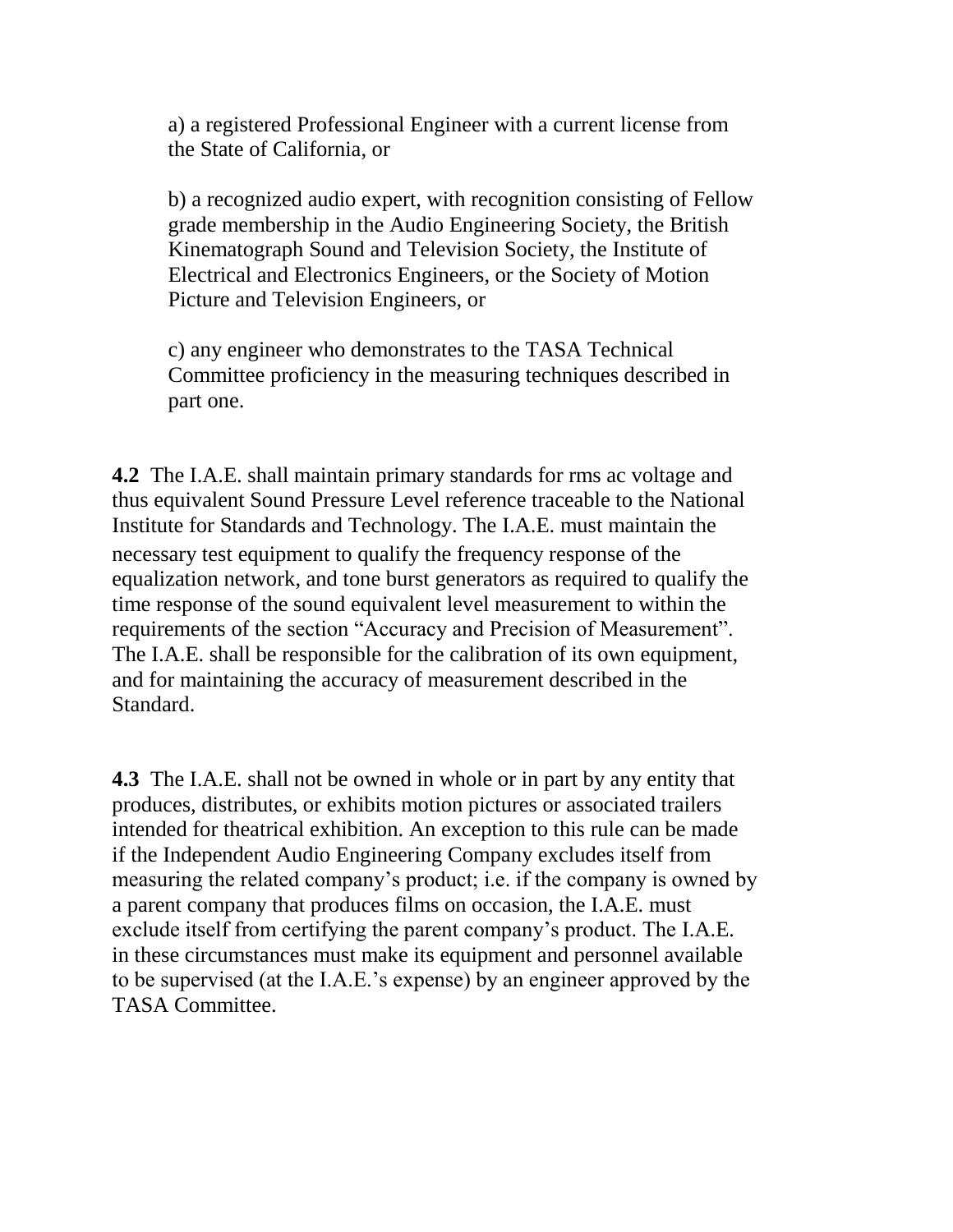**4.4** The I.A.E. shall not be owned in whole or in part by any entity that manufactures or distributes a Distribution Format Sound System.

**4.5** The I.A.E. shall not be owned in whole or in part by any entity that edits, mixes, or otherwise makes trailers for theatrical feature films. The same exception can be made for this rule as the one for 4.3: The I.A.E. cannot certify product that it or its related company has worked on unless supervised by an engineer approved by the TASA Committee.

**4.6** The I.A.E. shall not be owned in whole or in part by any entity that produces soundtrack negatives or prints for trailers for theatrical feature films.

# **PART FIVE: POST RELEASE BLIND PRINT CHECKING**

**5.1** The TASA Committee recommends that any studio or entity adopting the TASA STANDARD will in so adopting, be giving the certifying I.A.E. implicit and unconditional permission to pull one print or Digital Cinema Package (DCP) of each trailer at random (from the lab or depot of the studio's choice) for a blind volume check. The I.A.E. will double check the audio volume using the engineering standards set forth in section 1. This will serve to insure full compliance by all parties.

**5.2** An I.A.E. performing a post release check on a trailer may issue a notice of TASA noncompliance if the trailer print fails the Standard.

**5.2.1** An I.A.E. may also issue a notice of noncompliance if a studio does not make a randomly pulled blind check print or DCP available.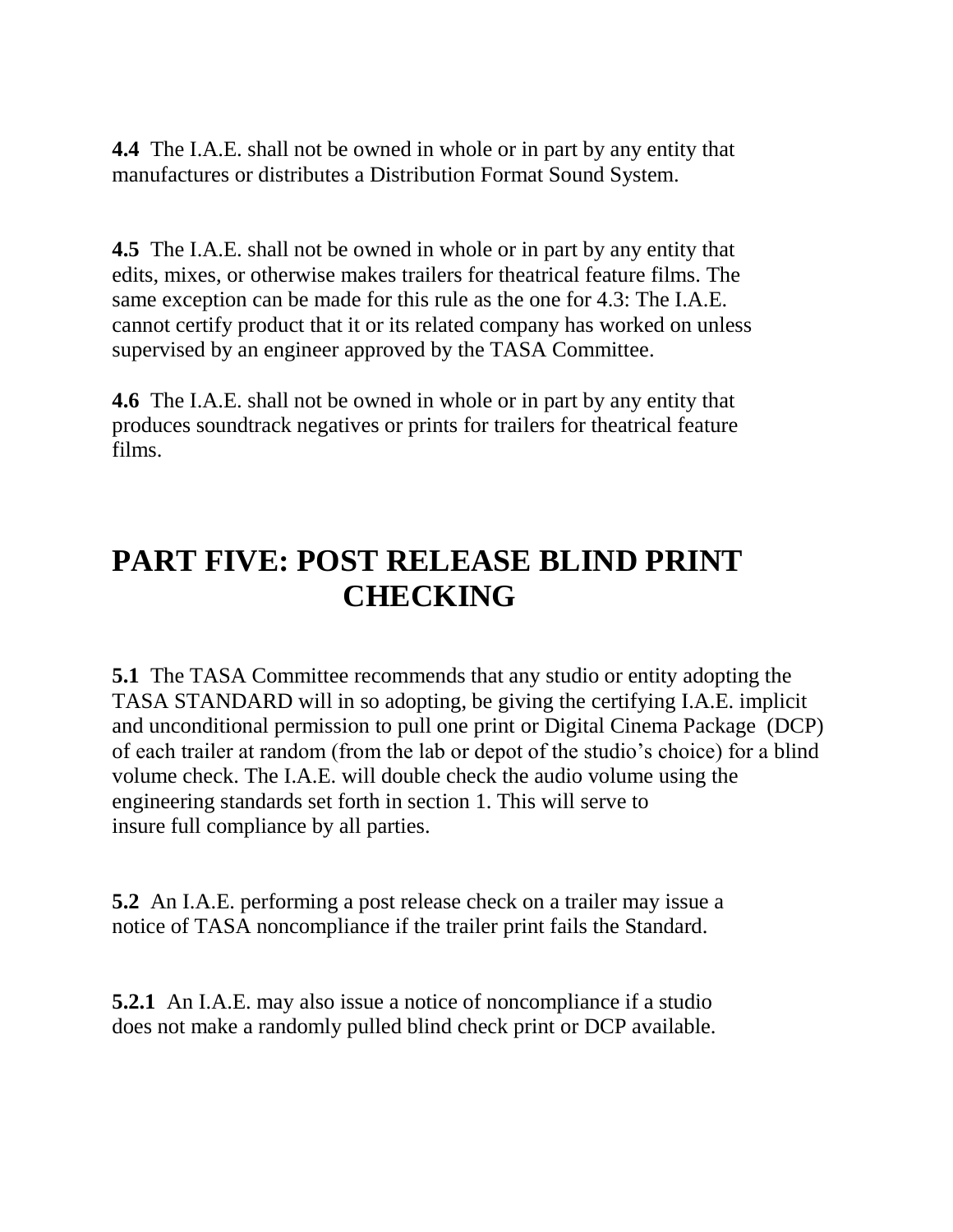**5.3** The I.A.E. will forward a copy of the notice of noncompliance to the chair of the TASA Committee, to the studio that released the trailer, and to any other entities that adopt the TASA Standard.

# **INFORMATIVE ANNEX: DUB STAGE AND OPTICAL CAMERA RECOMMENDED PRACTICES**

**6.1** Trailers shall be mixed at volume levels that are comfortable to the ear on the dub stage. Care should be taken on dialog levels in particular, such that they do not exceed normal feature film levels.

**6.2** Upon completion of a trailer mix, the mixer shall measure the Leq( $m$ ). If the resultant number exceeds the recommended upper limit in effect at the time of the mix, the mixer shall remix the trailer to lower the volume until it meets the upper limit or falls below. If the  $\text{Leq}(m)$  number is below the upper limit, the mixer **shall not** raise the volume of the mix solely to meet the upper limit since this would likely result in painfully loud dialog levels.

**6.3** Upon completion of the mix, the mixer shall note the  $\text{Leq}(m)$  number into a log to be kept on the dub stage. In addition, the mixer shall fill out a **dub stage report** which lists the trailer mixed, the dub stage, and the Leq( $m$ ) number measured on the stage. This dub stage report shall be forwarded with a trailer soundtrack-only print, composite print, or other digital audio delivery medium to the I.A.E. for final TASA certification. The reason for the dub stage report is to help the I.A.E. check the calibration on the dub stages. If every mix that gets checked by an I.A.E. comes with a report, then every mix will help confirm that the  $\text{Leq}(m)$ meters are in calibration. This will prevent out-of-calibration meters from being discovered only when a mix fails the TASA Standard.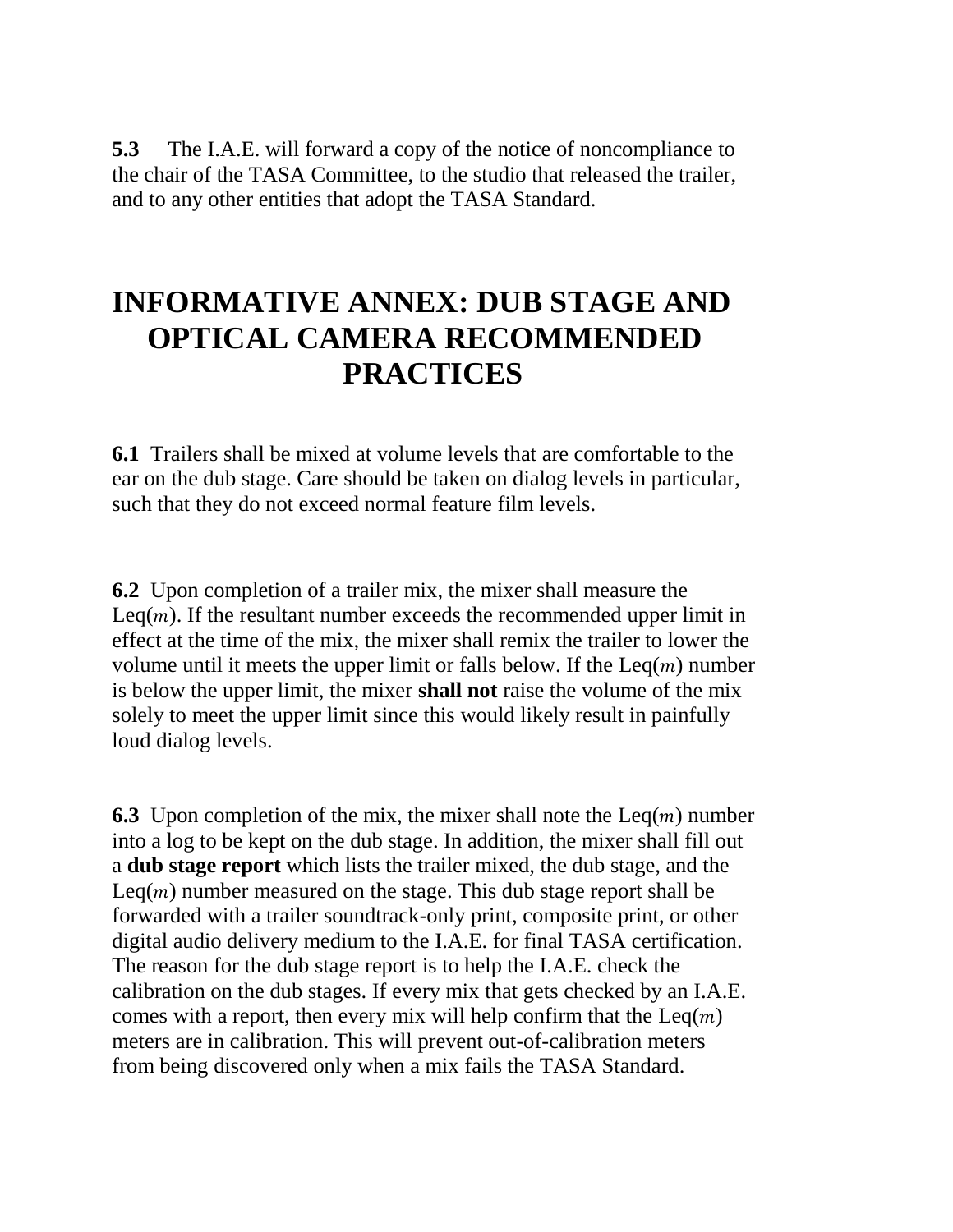**6.4** Under no circumstance should studios bracket tracks at the optical camera. All sound decisions must be made on the dub stage with the guidance of the sound mixer.

#### **FINAL NOTES**

The TASA Ad Hoc Committee is comprised of marketing post production representatives from all of the studios, as well as engineers from the digital sound companies, mixers, and independent audio experts. The TASA Committee does not endorse any one company's product or services. All TASA volume recommendations are recommendations only. The TASA Committee believes the method of measurement described herein is the best available at the time of this writing. If and when better volume assessment techniques are developed, the TASA Committee may amend the TASA Standard. Any outside agencies that endorse or adopt the TASA Standard may make these recommendations mandatory at their own discretion.

## **ANNEX**

Real-world examples of immersive audio trailer measurement:

Dolby Atmos<sup>TM</sup>; No meter is currently available to directly measure the Leq(*m*) of a Dolby Atmos DCP. However, it has been found that the total SPL of the Atmos playback is the same as that from an automatically rendered 7.1 mix. Consequently, a reading of the 7.1channel file is considered acceptable for TASA purposes. This process (automatic down-mixing and measurement of the consequent file) should be carried out both on the mix stage and by the I.A.E. (see instructions below).

Other procedures for immersive sound formats will be added to this document in due course.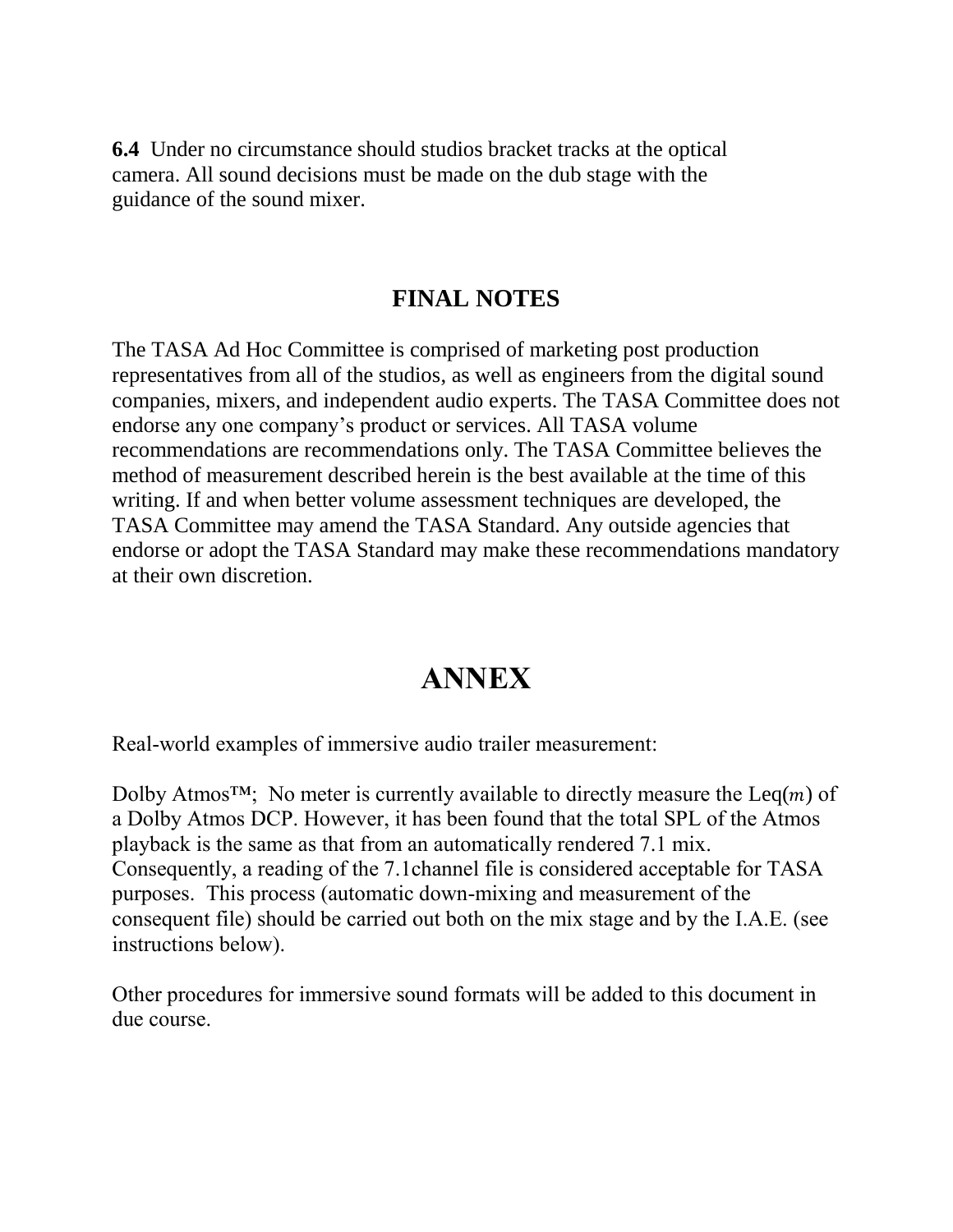# **DO DOLBY**

#### **1.0 Introduction**

This document describes the procedures to render a trailer mixed in Dolby Atmos on a Dolby Atmos Rendering and Mastering Unit (RMU) and a Dolby Atmos Cinema Processor CP850 in order to measure the LEQ<sub>m</sub> value using a Dolby Media Meter.

LEQ<sub>m</sub> is a term used to describe the level of annoyance of trailer audio levels. The LEQ<sub>m</sub> value is a weighted true average of the audio power in the soundtrack master, or the same weighted true average of the audio power level passed through a cinema processor before equalization.

Dolby Media Meter is a software tool that measures loudness of program material. Dolby Media Meter runs on an Apple OS X or Microsoft Windows operating systems and supports these plug-ins:

- Avid® Audio Extension (AAX) with Pro Tools®
- Avid AudioSuite with Pro Tools
- Virtual Studio Technology (VST) with Nuendo
- Virtual Studio Technology (VST) with Sony® Sound Forge®

#### **2.0 Dolby Atmos RMU – Process typically used in the mix room.**

The following instructions specify how to re-renderer a Dolby Atmos trailer mix into a 7.1 version for submittal for TASA or equivalent testing. The TASA testing process is described at http://www.tasatrailers.org/TASAStandard.pdf

- 1. Open a web browser on the RMU or on a computer that is on the same network as the RMU, and connect to the web user interface by typing the device IP address in the web browser address bar
- 2. Select the **re-render** menu in the **project** section of the navigation sidebar The project re-render screen will be displayed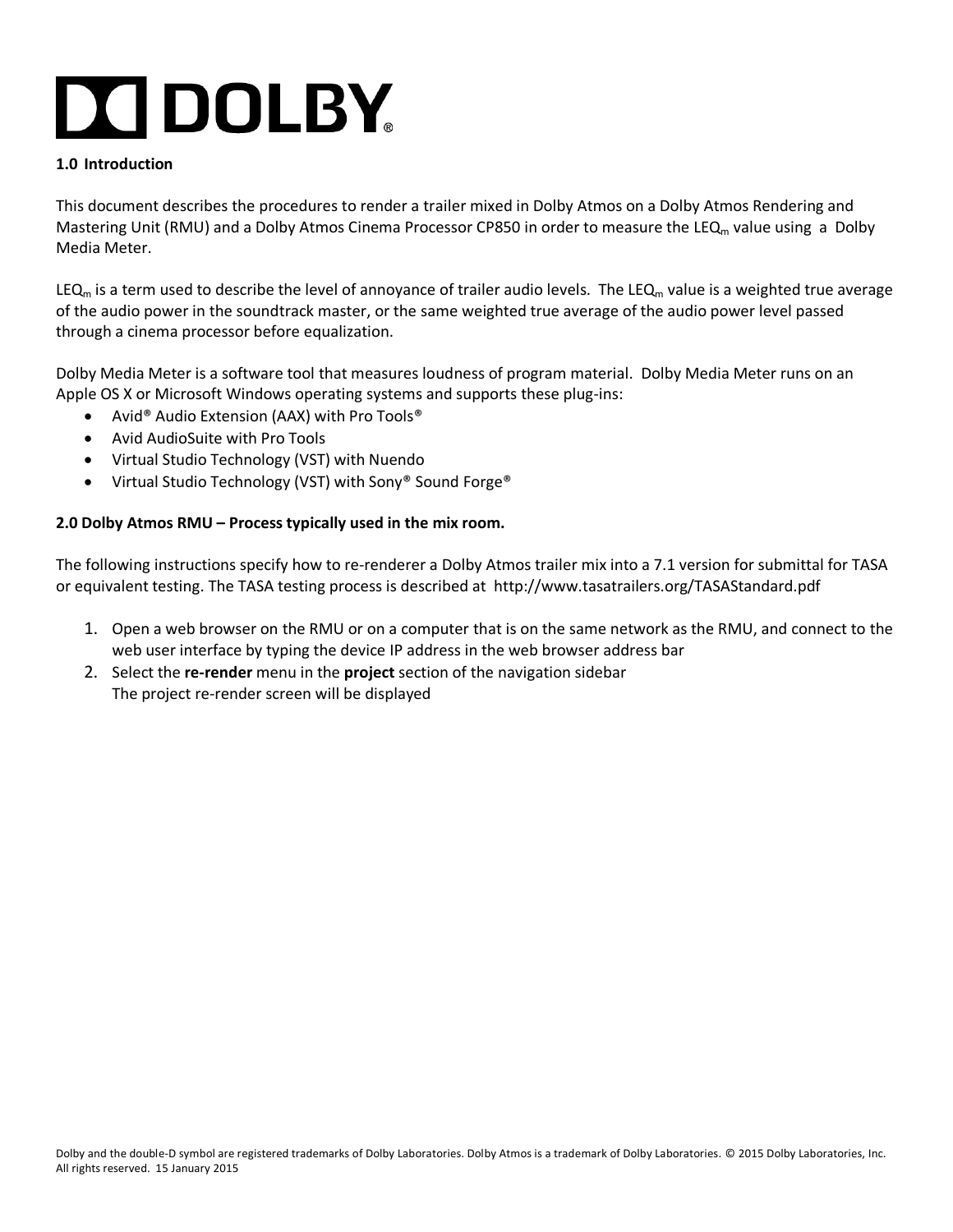| <b>N</b> DOLBY.<br>Rendering & Mastering Unit<br>info | <b>O</b> status | $\mathbf{R}$<br>mute         | $\infty$<br>dim                                                       |        |   |                               | 20131114_theTitleIsThis_FTR_OV_EN_A_eblunt_r14_someLong |                                     |                               | ACleanerTestFewPMs (modified) on E:\ Z<br>-comment | ۱D<br><b>⊕</b>    | project<br>۰<br>print master<br>٠ |
|-------------------------------------------------------|-----------------|------------------------------|-----------------------------------------------------------------------|--------|---|-------------------------------|---------------------------------------------------------|-------------------------------------|-------------------------------|----------------------------------------------------|-------------------|-----------------------------------|
| project                                               |                 | re-render options            |                                                                       |        |   |                               |                                                         |                                     |                               |                                                    |                   |                                   |
| overview                                              |                 | re-render surround gain (dB) | <b>lo</b>                                                             | $\div$ |   | re-render surround bass       | handling                                                | O discard bass                      |                               | to bass-manage to LFE                              |                   |                                   |
| re-render                                             |                 |                              |                                                                       |        |   | bass threshold frequency (Hz) |                                                         | $\left  \frac{1}{2} \right $<br>lo. |                               |                                                    |                   |                                   |
| encoder                                               |                 |                              | re-render output matrix (default 7.1 and 5.1 mix out of outputs 1-14) |        |   |                               |                                                         |                                     |                               |                                                    |                   |                                   |
| <b>RMU</b>                                            |                 |                              |                                                                       |        |   |                               |                                                         |                                     | use custom configuration file |                                                    | browse and upload |                                   |
| projects                                              |                 | objects                      | output matrix                                                         |        |   |                               | use default 7.1 and 5.1 mix out of outputs 1-14         |                                     |                               |                                                    | set default       |                                   |
| settings                                              |                 | $\mathbf{1}$                 | $\overline{2}$                                                        | 3      | 4 | 5                             | 6                                                       | $\mathbf{7}$                        | 8                             | 9                                                  | 10                |                                   |
| equalization                                          |                 |                              |                                                                       |        |   |                               |                                                         |                                     |                               |                                                    |                   |                                   |
| room                                                  |                 |                              |                                                                       |        |   |                               |                                                         |                                     |                               |                                                    |                   |                                   |
| maintenance                                           |                 |                              |                                                                       |        |   |                               |                                                         |                                     |                               |                                                    |                   |                                   |
| log                                                   |                 |                              |                                                                       |        |   |                               |                                                         |                                     |                               |                                                    |                   |                                   |
| transport                                             |                 |                              |                                                                       |        |   |                               |                                                         |                                     |                               |                                                    |                   |                                   |
|                                                       |                 |                              |                                                                       |        |   |                               |                                                         |                                     |                               |                                                    |                   |                                   |

- 3. Set re-render surround gain to **0 dB**
- 4. Set re-render surround bass handling to **discard bass**
- 5. Set bass threshold frequency to **0 Hz**
- 6. Select the **set default** button for the 'use default 7.1 and 5.1 mix out of outputs 1-14'
- 7. Connect the second RMU MADI Card output to the digital audio workstation (DAW) system where the content will be recorded
- 8. Play the Dolby Atmos mix from the DAW
- 9. Record channels 1-8 (7.1 re-render) of the MADI stream into your DAW
- 10. Measure the LEQ<sub>m</sub> of the content with Dolby Media Meter software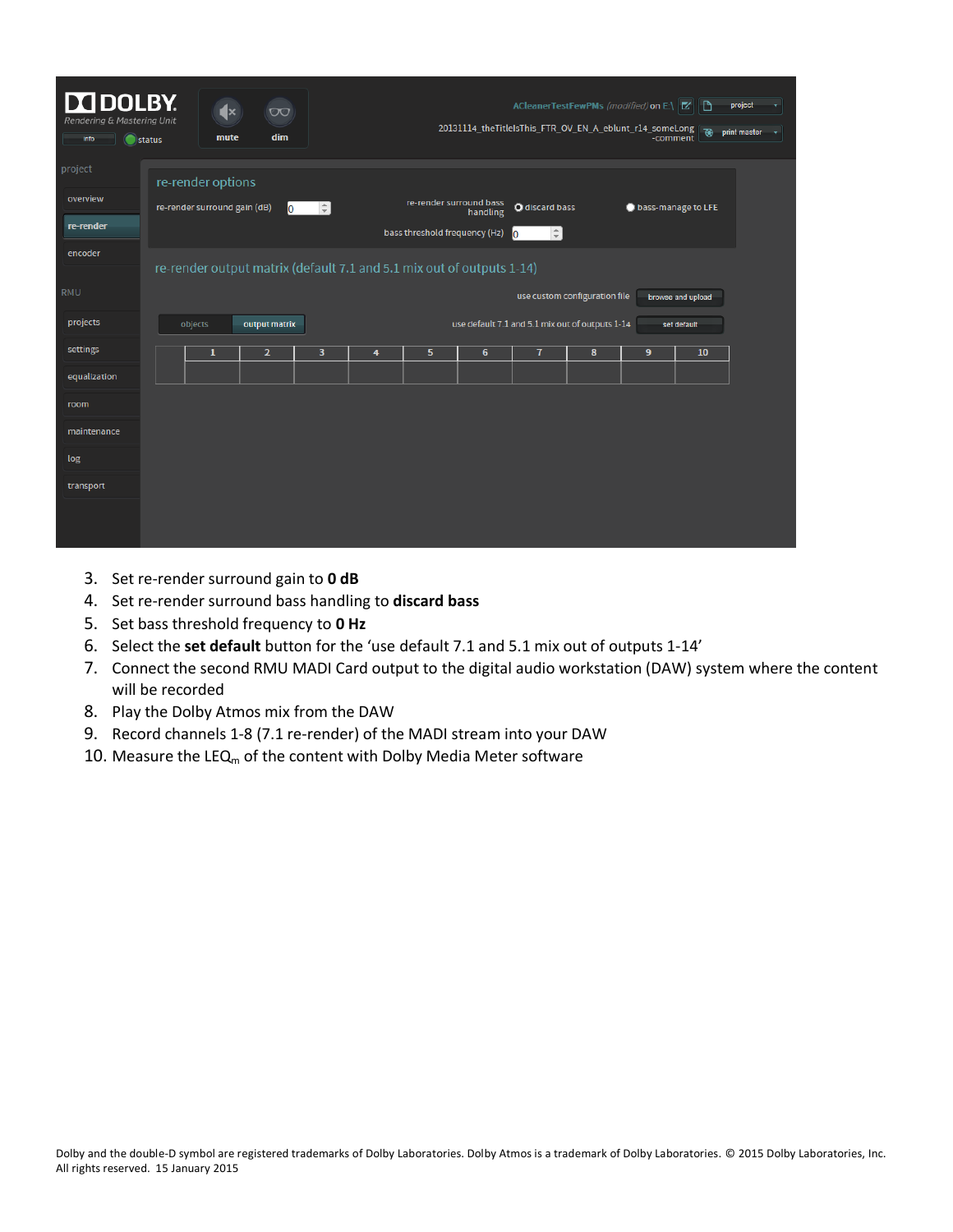#### **3.0 Dolby Atmos Cinema Processor CP850 – Procedure typically used by an IAE (Independent audio company)**

The following instructions specify how to measure a Digital Cinema Package with a Dolby Atmos track from a CP850 for TASA.

Note: The CP850 must have software v2.0.0.23 installed which is modified by Dolby for measurement of Leq(m). The modification includes a 7.1 configuration which exactly matches the 7.1 re-render in the RMU locks the cinema processor fader at 7.0, and disables B-chain equalization.

#### **CP850 web UI connection**

After you install the CP850 set-up by Dolby with software v2.0.023 connect your computer to the CP850

- 1. Connect your computer to the network switch
- 2. Open a web browser on your computer
- 3. Connect to the CP850 by typing its IP address in the web browser

An **authenticate** login screen appears requesting a user name and password, as shown in the figure below. The default administrator user name and password are both *admin*.

| authenticate         |              |  |
|----------------------|--------------|--|
| username<br>password |              |  |
|                      | cancel<br>ok |  |

#### **CP850 macro setup**

1. Select **macro editor** in the navigation sidebar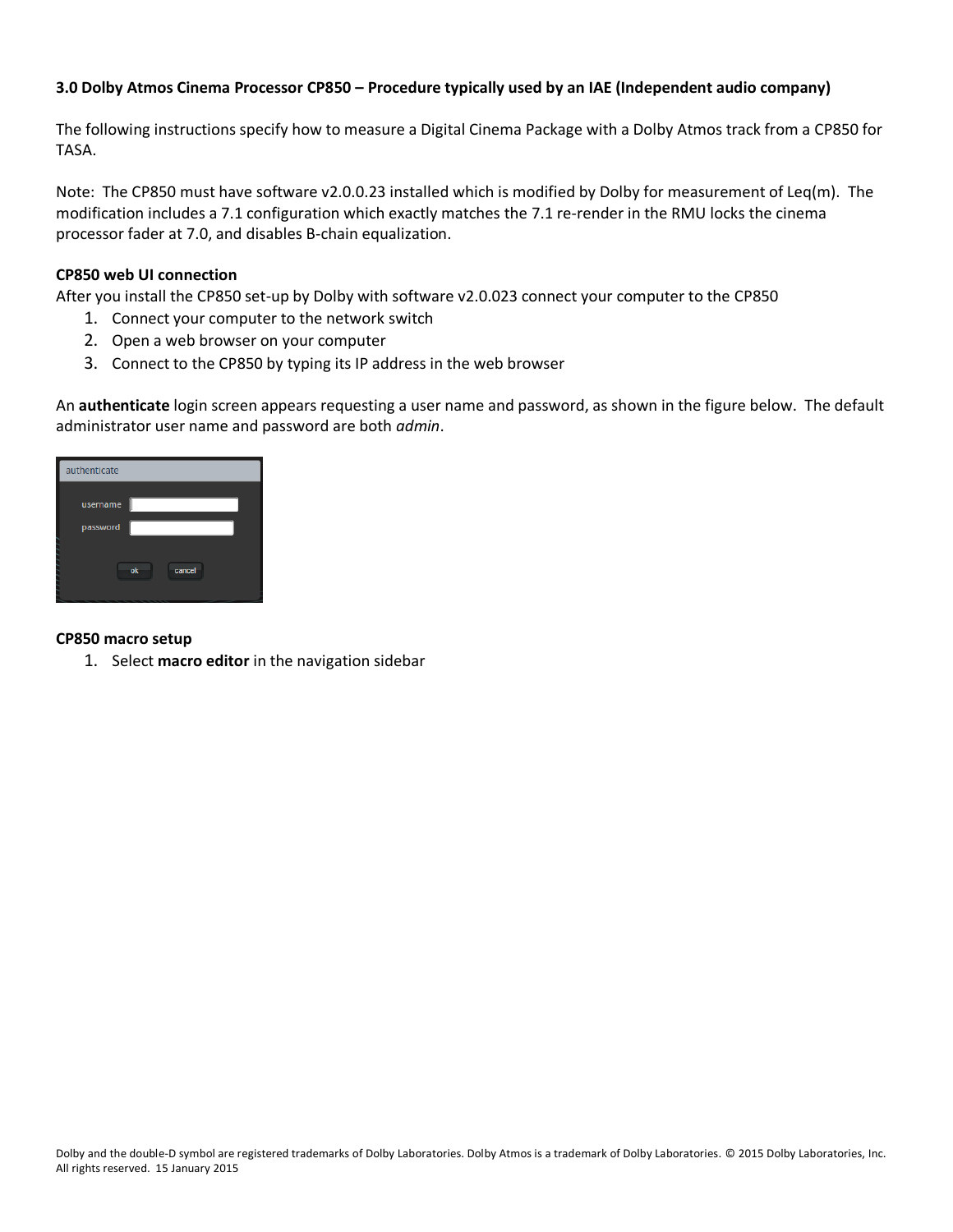| <b>DE DOLBY.</b><br>Dolby Atmos Cinema Processor CP850<br>info | $\vert \textbf{1} \vert$ $\vert \textbf{Q} \succ \vert$ | active macro 5.1 + Dolby Atmos<br>$\overline{\mathbf{v}}$<br>monitor Mix (L,C,R)<br>configure<br>user admin<br>change | fader                                                                | lx<br>mute<br>LFE Lss Rss Lrs Rrs Lts Rts<br>$\mathbb{R}$<br>$\mathbf{C}$<br>τ |  |
|----------------------------------------------------------------|---------------------------------------------------------|-----------------------------------------------------------------------------------------------------------------------|----------------------------------------------------------------------|--------------------------------------------------------------------------------|--|
| status                                                         |                                                         | <b>TASA Dolby Atmos</b>                                                                                               |                                                                      | cancel<br>save                                                                 |  |
| setup                                                          | front panel button & $\boxed{1}$<br><b>GPIO</b> input   | $\checkmark$                                                                                                          |                                                                      |                                                                                |  |
| macro editor                                                   | fader preset                                            | $7.0 = 0 dB$<br>off                                                                                                   | global audio delay (ms)                                              | 80                                                                             |  |
| equalization                                                   |                                                         |                                                                                                                       |                                                                      |                                                                                |  |
| auditorium                                                     |                                                         | input   16ch. AES Digital + Dolby Atmos (A)                                                                           | $\triangledown$ ch. assignment<br>$\overline{\mathbf{v}}$<br>presets | surround processing                                                            |  |
|                                                                | format 5.1                                              |                                                                                                                       | $\blacktriangledown$<br><b>O</b> Dolby                               | <b>Q</b> custom                                                                |  |
| system                                                         | bitstreams supported<br>in this input                   | ✓ Dolby Atmos                                                                                                         | 1 not used                                                           | 2 not used<br>$\blacktriangledown$<br>$\overline{\mathbf{v}}$                  |  |
| preferences                                                    |                                                         | ↓ Dolby Digital<br>√ Dolby Digital Plus                                                                               | 3 not used                                                           | $\overline{\mathbf{v}}$<br>$\overline{\mathbf{v}}$<br>4 not used               |  |
| logs                                                           |                                                         | $\checkmark$ Dolby E                                                                                                  | 5 not used                                                           | $\blacktriangledown$<br>$\overline{\mathbf{v}}$<br>6 not used                  |  |
|                                                                |                                                         | - True HD<br>$\checkmark$ PCM                                                                                         | 7 not used                                                           | $\checkmark$<br>8 not used<br>$\blacktriangledown$                             |  |
| user access                                                    |                                                         |                                                                                                                       | 9 not used                                                           | 10 not used<br>$\overline{\mathsf{v}}$<br>$\overline{\mathsf{v}}$              |  |
| network                                                        |                                                         |                                                                                                                       | 11 not used                                                          | 12 not used<br>$\overline{\mathbf{v}}$<br>$\blacktriangledown$                 |  |
| maintenance                                                    |                                                         |                                                                                                                       | 13 not used                                                          | $\overline{\mathbf{v}}$<br>$\overline{\mathbf{v}}$<br>14 Dolby Atmos sync      |  |
|                                                                |                                                         |                                                                                                                       | 15 not used                                                          | $\checkmark$<br>16 not used<br>$\checkmark$                                    |  |
| reboot                                                         | eq preset AutoEQ                                        |                                                                                                                       | $\overline{\phantom{0}}$                                             |                                                                                |  |
| manuals                                                        | comment                                                 |                                                                                                                       |                                                                      | Λ                                                                              |  |

- 2. Press the  $\mathbb{F}$  button to create a new macro for Dolby Atmos trailers
- 3. Configure the following parameters in the **macro editor** screen
	- a. Name the macro
	- b. Select **16ch. AES Digital + Dolby Atmos (A)** from the input field
	- c. Select **7.1** in the format field
	- d. For the 16 channel inputs, click the **custom** radial button
	- e. Select **not used** for AES channels 1-13, 15 & 16
	- f. Select **Dolby Atmos sync** for AES channel 14
	- g. Select **1** for the front panel button & GPIO input field

Note: Dolby Atmos will be rendered when this macro is live. The CP850 will not process PCM audio when this macro is live.

- 4. Press the **button to create a new macro for main audio**
- 5. Configure the following parameters in the **macro editor** screen
	- a. Name the macro
	- b. Select **16ch. AES Digital PCM-only (A)** from the input field
	- c. Select **7.1** in the format field
	- d. For the 16 channel inputs, click the **Dolby** radial button
	- e. Select **2** for the front panel button & GPIO input field

Note: PCM audio will be processed macro is live. The CP850 will not process Dolby Atmos audio when this macro is live

#### **DAW input calibration**

Dolby and the double-D symbol are registered trademarks of Dolby Laboratories. Dolby Atmos is a trademark of Dolby Laboratories. © 2015 Dolby Laboratories, Inc. All rights reserved. 15 January 2015